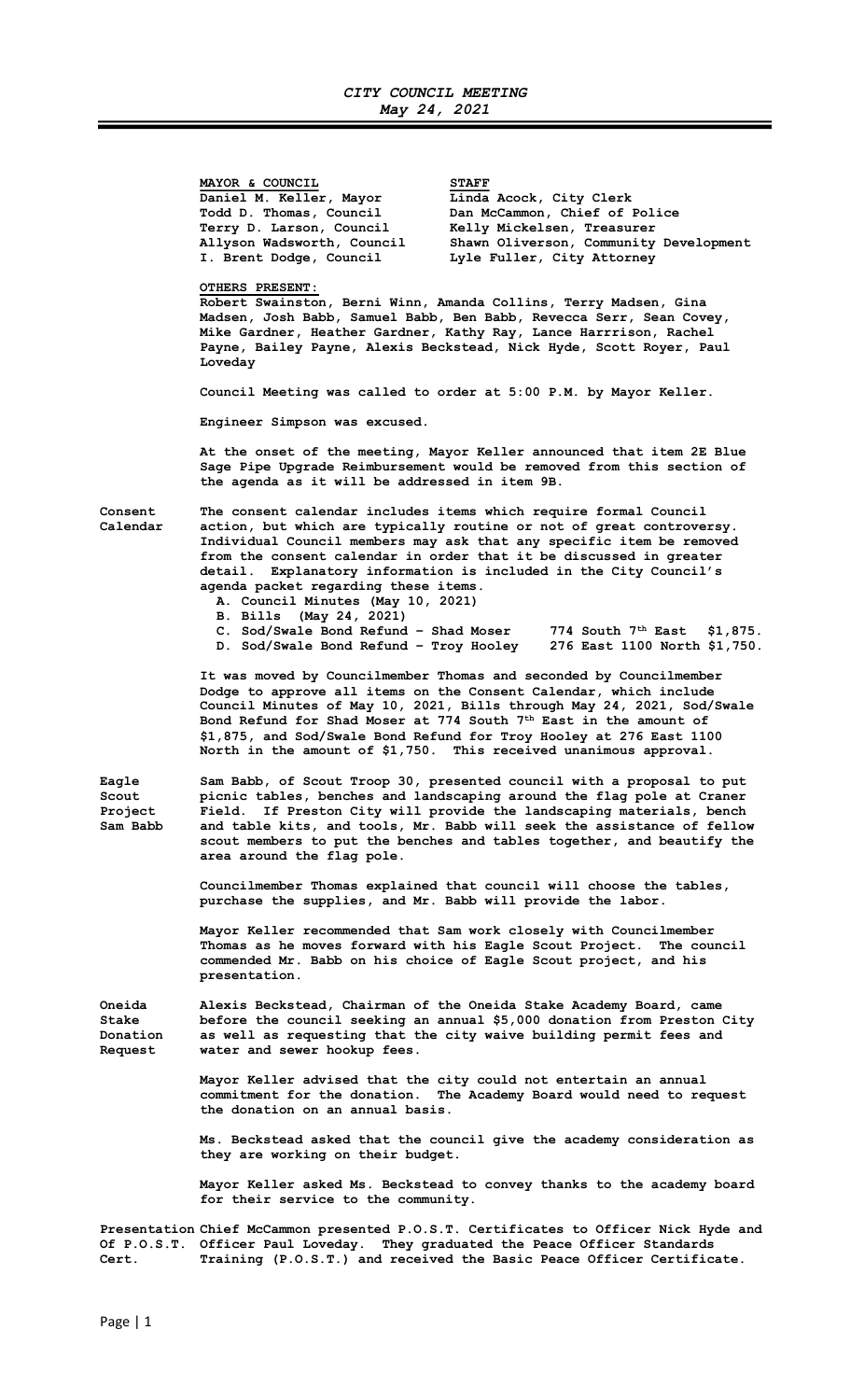| Doq<br>Washing<br><b>Business</b><br>In City<br>Park | Rachel Payne, with her daughter Bailey, inquired if the City Park would<br>be available for her daughter, Bailey, to have a dog washing business.<br>They live in Riverdale, and thought that being in Preston City would<br>get more visibility and clients.                                                                                                                                                                                                         |
|------------------------------------------------------|-----------------------------------------------------------------------------------------------------------------------------------------------------------------------------------------------------------------------------------------------------------------------------------------------------------------------------------------------------------------------------------------------------------------------------------------------------------------------|
|                                                      | Mayor Keller explained to Rachel and Bailey that animals are prohibited<br>in the city park, so that avenue couldn't be allowed. He asked if they<br>would consider the grass strip that is at the edge of city hall<br>property.                                                                                                                                                                                                                                     |
|                                                      | Councilmember Thomas asked if they had considered a mobile dog wash.<br>Take their washing equipment and supplies to the dog owner's property<br>and wash them there.                                                                                                                                                                                                                                                                                                 |
|                                                      | Ms. Payne stated they would take those ideas into consideration, and<br>let the council know what they decide.                                                                                                                                                                                                                                                                                                                                                        |
| Final Plat<br><b>T&amp;G Minor</b>                   | Community Development Specialist Shawn Oliverson presented the Final<br>Plat for the T&G Minor Subdivision which is located at approximately<br>Subdivision 1042 North State.                                                                                                                                                                                                                                                                                         |
|                                                      | It was moved by Councilmember Wadsworth and seconded by Councilmember<br>Dodge to approve the Final Plat for T&G Minor Subdivision, and to<br>authorize Mayor Keller to sign the plat. This received unanimous<br>approval.                                                                                                                                                                                                                                           |
| CDBG<br>Contract<br>With SICOG<br>For Craner         | Amanda Collins, SICOG, presented a Professional Services Contract to<br>develop and submit an Idaho Community Development Block Grant (CDBG)<br>for the Craner Field. SICOG's fees will be five thousand dollars<br>$($ \$5,000).                                                                                                                                                                                                                                     |
| Field                                                | It was moved by Councilmember Wadsworth and seconded by Councilmember<br>Thomas to authorize Mayor Keller to sign the Agreement/Contract for<br>Professional Services between Preston City and SICOG, and to move<br>forward in seeking a CDBG grant for development at the Craner Field.<br>This received unanimous approval.                                                                                                                                        |
| <b>Business</b><br>Licenses                          | It was moved by Councilmember Larson and seconded by Councilmember<br>Dodge to approve a business license for the following:                                                                                                                                                                                                                                                                                                                                          |
|                                                      | Sean Covey<br>3697 E. Laurel Dr Franklin ID<br>(Broken Horn Ranch)<br>Samantha Miner<br>241 Park Ave. Preston ID<br>(Azalea Esthetics)                                                                                                                                                                                                                                                                                                                                |
|                                                      | The motion received unanimous approval.                                                                                                                                                                                                                                                                                                                                                                                                                               |
| Storm<br>Drain<br>Agreement<br>Blue Sage             | Attorney Fuller presented the Storm Drain Agreement between Preston<br>City and Blue Sage Park Planned Unit Development, to install a storm<br>drain to accommodate the storm water run-off, known as the 400 North<br>Storm Drain.<br>The storm drain will be installed in the city owned<br>Right-of-way, adjacent and parallel to 4 <sup>th</sup> North. Preston City will pay<br>the cost difference in materials to upgrade the storm drain pipe to 24"<br>pipe. |
|                                                      | Mayor Keller signed the Agreement on May 12, 2021. It was moved by<br>Councilmember Larson and seconded by Councilmember Thomas to approve<br>the Storm Drain Agreement between Preston City and Blue Sage Park<br>Planned Unit Development, and to ratify Mayor Keller's signature on<br>said document. This received unanimous approval.                                                                                                                            |
| Funding<br>Request<br>CASI<br>4 County<br>Alliance   | Kathy Ray of the CASI 4 County Alliance, came before the Council to<br>request a two thousand dollar (\$2,000) commitment from the city for<br>funding the alliance in the 2021-2022 budget year. She also provided<br>an update on the progress made over the past year.                                                                                                                                                                                             |
|                                                      | It was moved by Councilmember Wadsworth and seconded by Councilmember<br>Dodge to commit \$2,000 to the CASI 4 County Alliance for the F.Y. 2021-<br>This received unanimous approval.<br>2022.                                                                                                                                                                                                                                                                       |